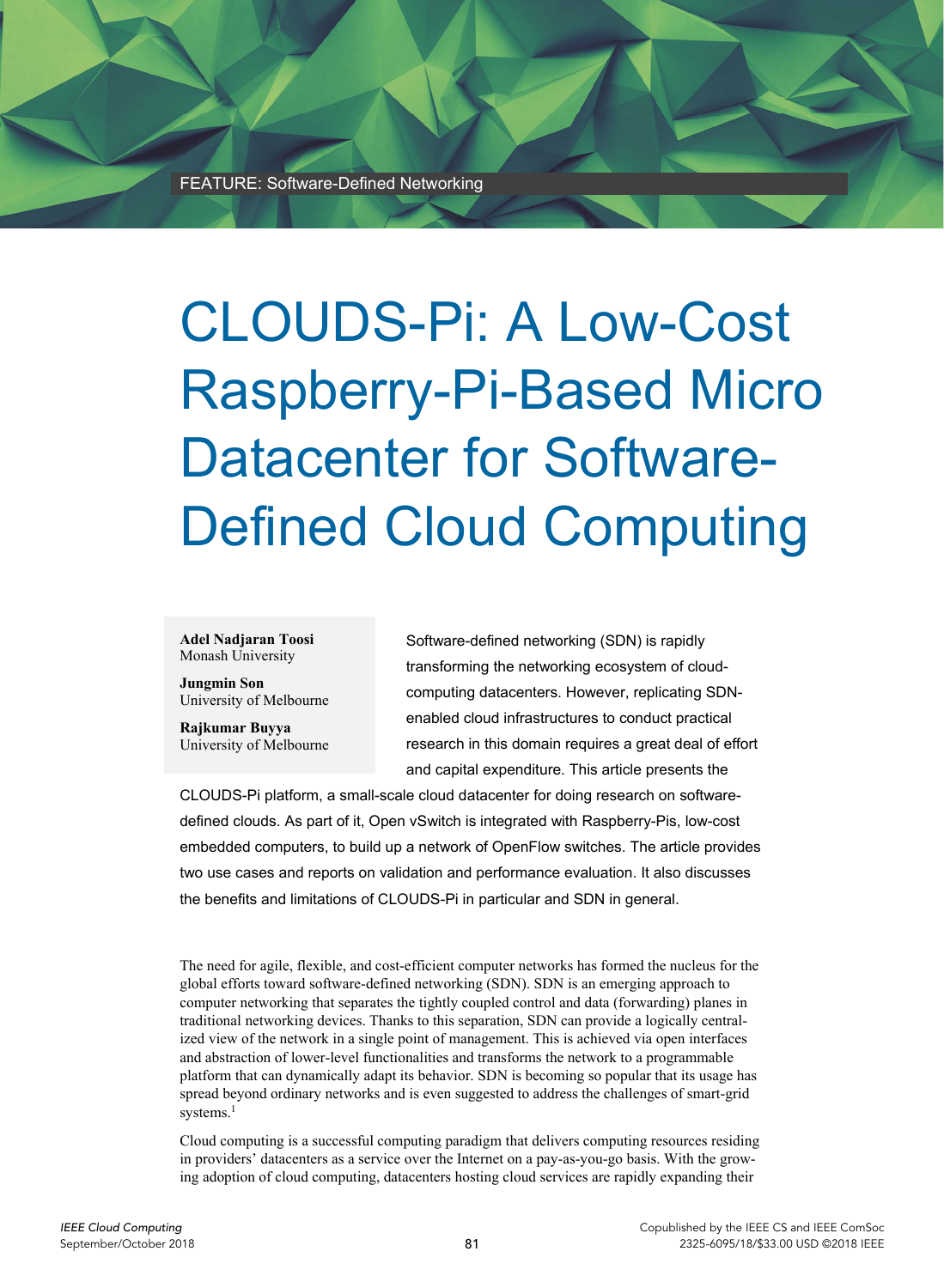sizes and increasing in number. Therefore, resource management in clouds' large-scale infrastructure becomes a challenge.

In the meantime, SDN is increasingly being accepted as the technology for a new generation of networks in cloud datacenters, where the need exists for efficient management of large multitenant networks of dynamic, ever-changing environments. In fact, SDN not only reduces the complexity seen in today's cloud datacenter networks but also helps cloud providers manage network services from a central management point.

The fruitful combination and deployment of cloud computing and SDN require significant innovation and research to fuse them together.<sup>2</sup> However, evaluation and experimentation of SDNbased applications for cloud environments present many challenges in terms of complexity, scaling, accuracy, and efficiency.<sup>3</sup> The major classes of performance evaluation techniques for these methods can be categorized as analytical modeling, simulation, emulation, and measurement.

If we exclude analytical modeling owing to its limitations and complexity, simulation tools (e.g., CloudSimSDN<sup>4</sup>) play a significant role in the performance evaluation of these methods owing to their flexibility and affordability. However, simulations always present imperfect models and are limited in their ability to reproduce real-world software-defined clouds (SDCs).

Emulation techniques, on the other hand, seem to be the method of choice for achieving a detailed understanding of the operation of SDCs. Software emulators  $(e.g.,$  Mininet<sup>5</sup>) expedite prototyping of SDN on a single machine. But there is not enough support for network dynamicity and the performance measurement of the virtualized hosts and virtual machines (VMs) in such tools.6 Rapid and affordable prototyping of algorithmic advances in SDCs is challenging, and significant capital expenditure is required to replicate practical implementations and performance measurements.

With these issues in mind, this article puts together all the elements to build a low-cost micro software-defined datacenter by leveraging off-the-shelf hardware and open source software. We propose a system architecture for constructing a testbed and micro datacenter for researching SDCs. We focus on the cost-effectiveness of our setup by reusing existing equipment and coping with the budget and space limitations of an academic research laboratory.

One of the most important benefits of SDN is that commodity hardware can be used to build networking devices. Therefore, we use Raspberry Pis, low-cost and small single-board computers, to create a small-scale datacenter network. To make a network switch out of a Raspberry Pi, we integrate each Pi with an Open vSwitch (OVS), which is one of the most widely used virtual switches in SDN.

In summary, our main contributions are the following:

- We propose a system architecture and design to build a low-cost experimental testbed or infrastructure for conducting practical research in the domain of SDCs.
- We present the challenges, detailed requirements, all the required elements, and our expriences building CLOUDS-Pi, a testbed and micro datacenter built in the CLOUDS (Cloud Computing and Distributed Systems) Laboratory at the University of Melbourne for researching SDN-enabled cloud computing based on our proposed recipe.
- We discuss two use cases to illustrate how CLOUDS-Pi can be utilized to offer applied solutions and drive research innovations.
- We explore the benefits and limitations of such a testbed.

## SYSTEM ARCHITECTURE

In this section, we present the CLOUDS-Pi platform along with the physical-infrastructure setup and utilized software. In contrast to other work in this domain, such as Zebra<sup>7</sup> or Elasticcon,<sup>8</sup> that particularly focuses on architectural frameworks for advancing SDN controllers, we intend to use current advances in SDN and cloud technologies to put together a recipe for constructing a platform for conducting empirical research in SDCs.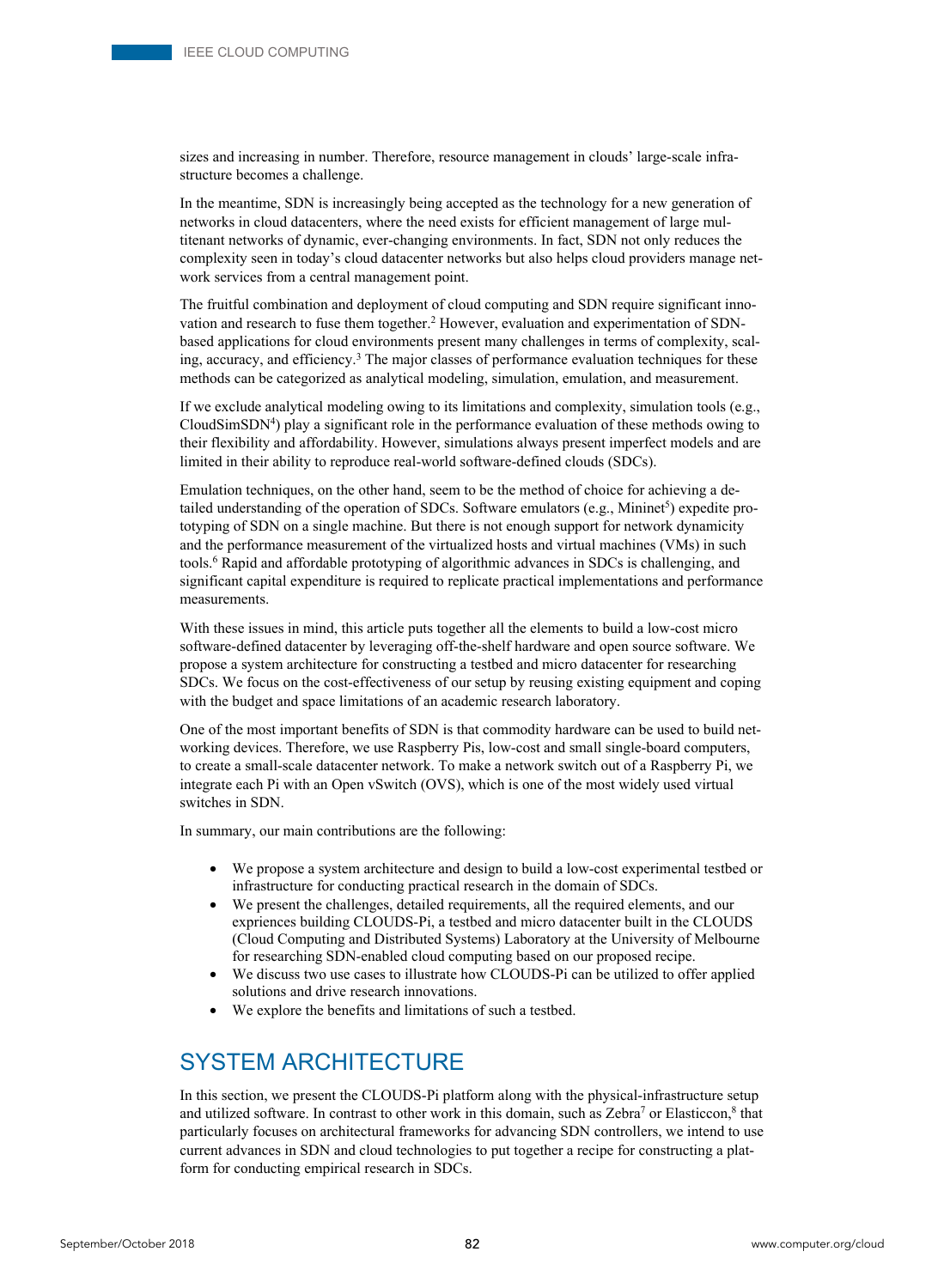#### Physical Infrastructure

The primary aim of our small cloud datacenter is to provide an economical testbed for conducting research in SDCs. Therefore, we focus on reusing existing infrastructure, equipment, and machines (hosts) connected through a network of OpenFlow switches made out of Raspberry Pis, used by others as computational resources.<sup>9</sup> Our platform comprises a set of nine heterogeneous machines with the specifications shown in Table 1. To keep up with common practice, we use separate networks for management, data, and control.

| <b>Machines</b>                   | <b>CPU</b>                       | No. of<br>cores | <b>Memory</b>                                          | Stor-<br>age         |
|-----------------------------------|----------------------------------|-----------------|--------------------------------------------------------|----------------------|
| $3 \times$ IBM<br>x3500 M4        | Intel Xeon E5-2620<br>@ 2.00 GHz | 12              | 64 Gbytes $(4 \times 16)$<br>Gbyte DDR3, 1,333<br>MHz) | 2.9<br><b>Thytes</b> |
| $4 \times$ IBM<br>x3200 M3        | Intel Xeon X3460 @<br>2.80 GHz   | 4               | 16 Gbytes $(4 \times 4)$<br>Gbyte DDR3, 1,333<br>MHz)  | 199<br>Gbytes        |
| 2 × Dell Opti-<br><b>Plex 990</b> | Intel Core i7-2600 @<br>3.40 GHz | 4               | 8 Gbytes ( $2 \times 4$<br>Gbyte DDR3, 1,333<br>MHz)   | 399<br>Gbytes        |

The management network is used by OpenStack, our deployed cloud OS, for internal communication between its components and resource management. It constitutes a 16-port 10/100 Mbps Ethernet switch (NetGear Model FS516) connecting the hosts and OpenStack controller.

The data network is used for data communication among VMs deployed within the cloud environment and for providing Internet access to them through the gateway host. This network is a 100 Mbps fat-tree-like network<sup>10</sup> built on top of 10 Raspberry Pis (Pi 3 Model B) with OVS integrated, each playing a role of a 4-port switch with an external port for control. Each Raspberry Pi 3 Model B has four USB 2.0 ports and only one Ethernet interface. Therefore, we used TP-Link UE200 100 Mbps USB-to-Ethernet adapters to add four extra Ethernet interfaces to the Raspberry Pi switch.

The control network connects control ports on the Raspberry Pi switches to the SDN controller and transfers OpenFlow packets between the controller and the switches.

To monitor the power consumption of individual machines, all cluster nodes are connected to two Eaton EMAB03 vertical managed enclosure power distribution units (ePDUs). Eaton ePDUs allow us to monitor and switch on and off power outlets connected to an individual machine remotely through the network. These measurements can be used to evaluate the energy efficiency of the testbed and developed algorithms.

Figure 1 depicts our datacenter setup, including the network topology for the management, data, and control networks. Figure 2 depicts the CLOUDS-Pi platform.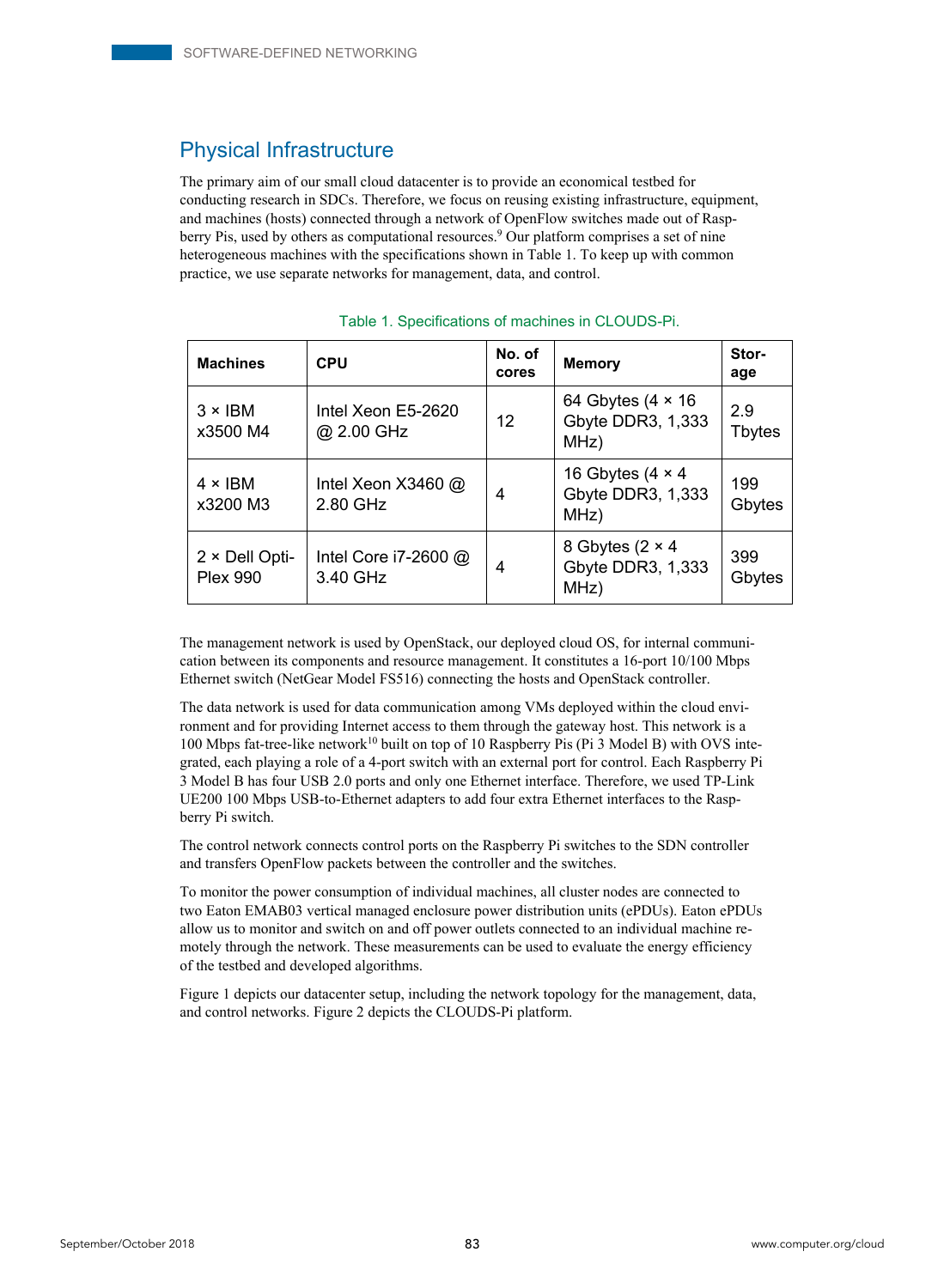

Figure 1. The system architecture of CLOUDS-Pi.



Figure 2. The CLOUDS-Pi platform. The top-left image shows a Raspberry Pi in an enclosure with four TP-Link USB-to-Ethernet adapters connected to available USB ports. The bottom-left image illustrates the 10 Raspberry Pi switches in a fat-tree-like topology. The middle image shows CLOUDS-Pi's tower servers in the racks. The right image shows the two Eaton ePDUS (enclosure power distribution units) for power monitoring and management.

#### **Software**

We installed the CentOS 7.0 Linux distribution as the host OS on all nodes. Then, using RDO Packstack, we installed OpenStack to build our cloud platform. Given that the OpenStack controller resides beside the SDN controller, we used one of our more powerful machines (an IBM X3500) as the controller node. All other nodes play the same role of computation hosts in the design.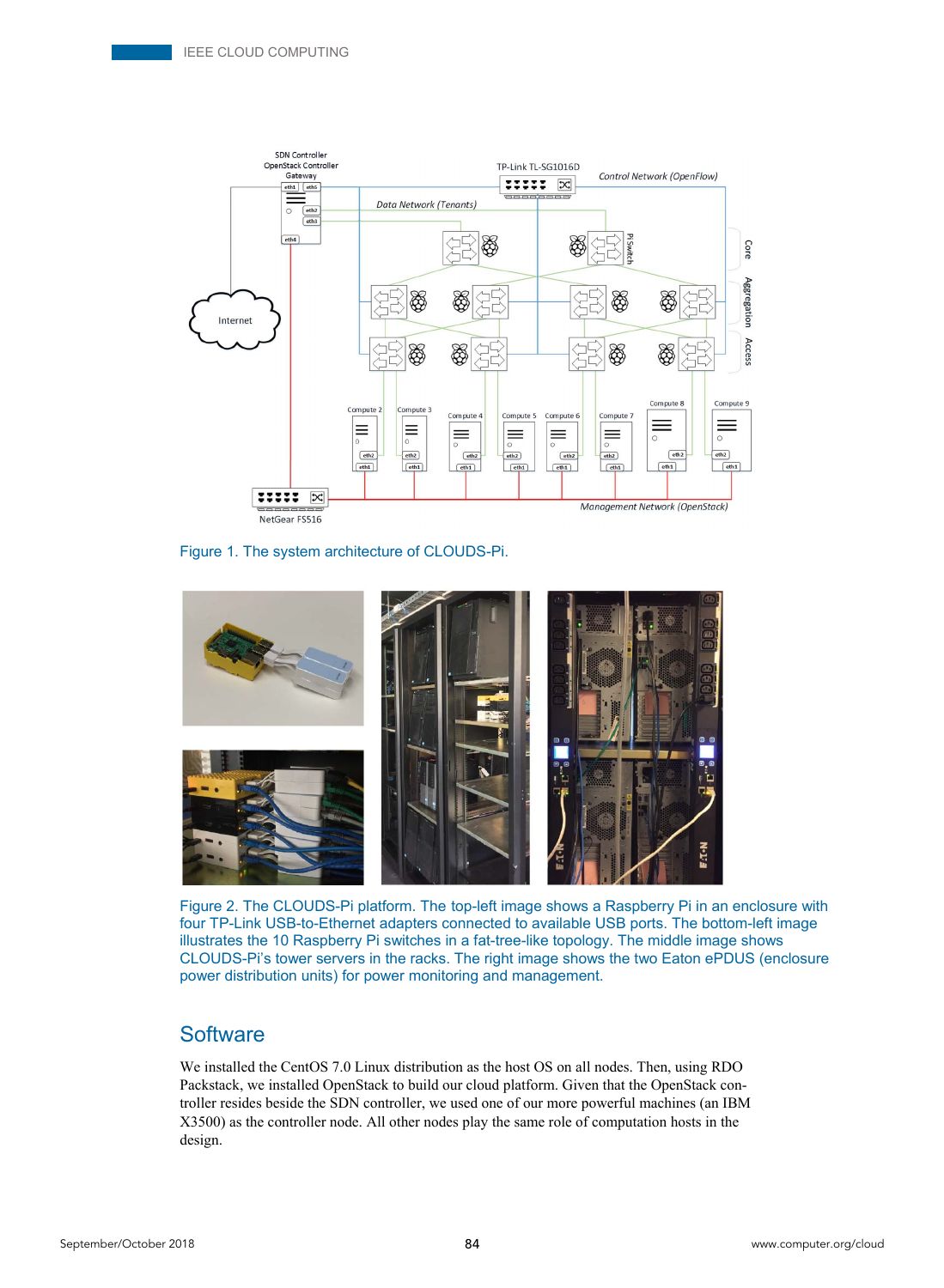In addition, we created NAT (network address translation) forwarding rules on the controller, using Linux iptables to enable all other nodes to connect to the Internet. In this way, the controller node is configured as the default gateway for external network access (Internet access) for all other nodes and OpenStack VMs. We also set up an L2TP/IPsec virtual private network (VPN) server using Openswan and xl2tpd Linux packages on the controller node to provide direct access to VMs for our cloud users outside the datacenter network (see Figure 3).



Figure 3. The software stack on the controller node. VM = virtual machine, VPN = virtual private network, eth = Ethernet interface, and NAT = network address translation.

CLOUDS-Pi uses OpenDaylight (ODL), one of the popular open source SDN controllers, to provide the brain of the network and handle OpenFlow-capable Raspberry Pi switches. ODL is installed on the same host as the OpenStack controller and manages OpenFlow switches via the control network (see Figure 3). Every Raspberry Pi in our setup uses a Debian-based Linux OS of Raspbian Version 8 (Jessie) and has OVS version 2.3.0 installed as an SDN-capable virtual switch. We configured OVS as a software switch having all USB-based physical interfaces connected as forwarding ports and used Raspberry Pi's built-in interface as an OpenFlow control port.

We also developed some open source tools (https://github.com/Cloudslab/sdcon) to provide integrated manageability and monitoring for our platform. For example, the *Status Visualizer* is a tool implemented to visualize traffic flows among hosts and VMs in the network. This module retrieves the topology information and then plots network links along with the real-time monitored flows with different colors, where the thickness of the connector line represents the used bandwidth. Figure 4 depicts the screenshot of the Status Visualizer web UI showing sample traffic in CLOUDS-Pi between groups of VMs.



Figure 4. Sample network traffic in CLOUDS-Pi visualized by the Status Visualizer.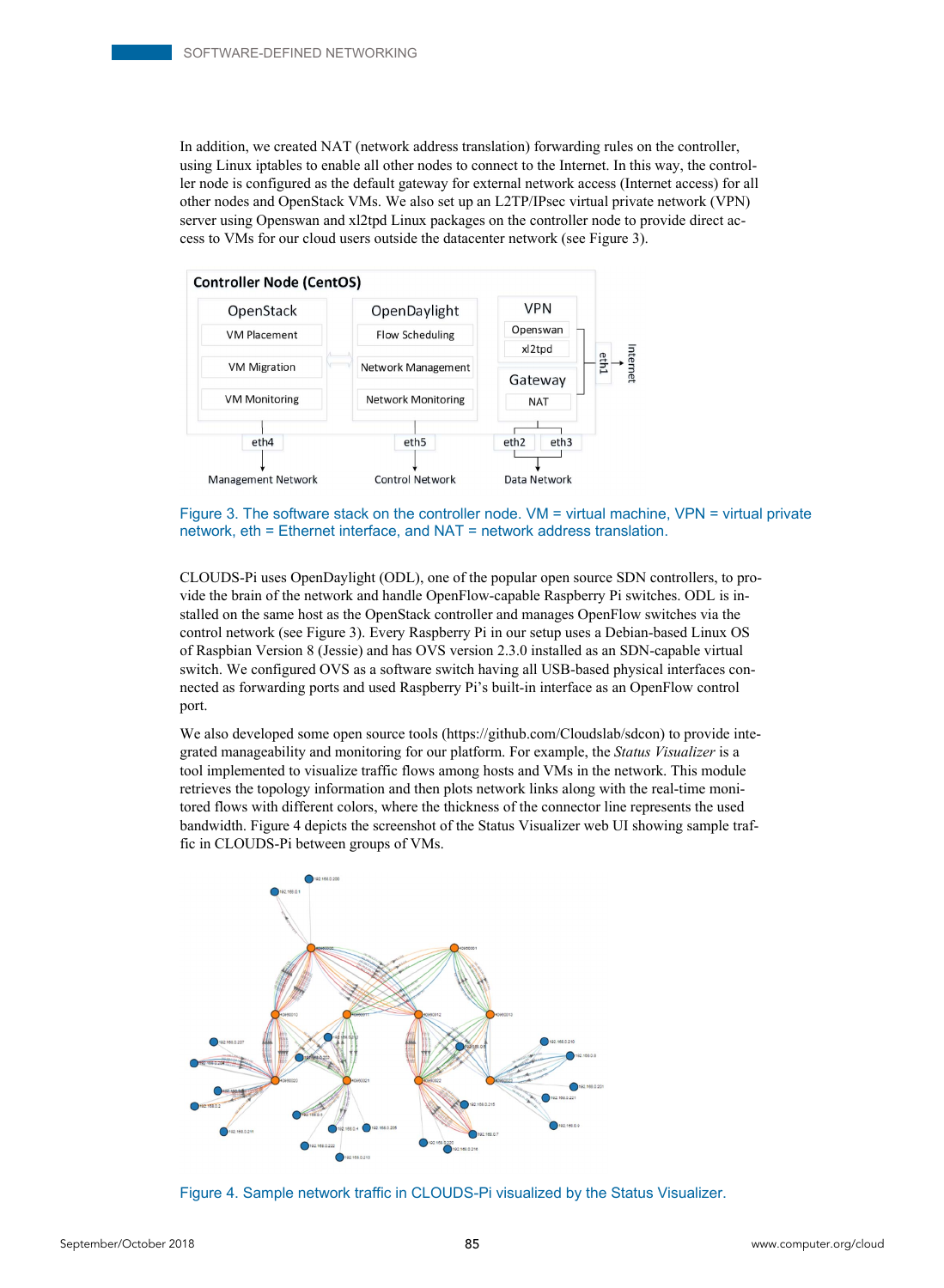## USE CASES

We introduce two use cases to illustrate how the CLOUDS-Pi platform and its SDN-enabled features can be utilized to offer solutions and drive research innovations. The first use case shows dynamic flow scheduling for efficient use of network resources in a multirooted tree topology. The second use case demonstrates that the communication cost of pairwise VM traffic can be reduced by exploiting collocation and network locality through live VM migration.

#### Dynamic Flow Scheduling

Datacenter network topologies such as fat trees typically consist of many equal-cost paths between any given pair of hosts. Traditional network forwarding protocols often select a single deterministic path for each pair of source and destination, and sometimes protocols such as equalcost multipath (ECMP) routing<sup>11</sup> are used to evenly distribute the load on multiple paths. This static mapping of flows to paths does not take into account network utilization and the duration of flows. We propose and demonstrate the feasibility of building dynamic flow scheduling for a given pair of hosts in our multirooted-tree testbed using ODL APIs.

The key insight is to iteratively redirect a flow of interest (e.g., VM migration traffic) to one of the shortest paths with the lowest load when multiple shortest paths are available between the source and destination. In an SDN-enabled datacenter, this can be simply performed by a flow entry setup on the switches along the path, which can be configured centrally and then propagated throughout the entire path.

As input, the algorithm receives the IP addresses of a given pair of hosts and specifications of the target flow (e.g., the protocol and source and destination ports). It then finds multiple paths of equal length between the source and the destination and iteratively measures the average byte rate on the path for the last time interval (e.g., every 15 seconds). Since the target flow happens through one of the shortest paths, we have to make sure that the byte rate of the flow is excluded from the calculation. Thus, the byte rate for the matching flow is deducted from the total calculation.

As soon as the shortest path with the lowest average byte rate between the source and the destination is found, appropriate flow rules are pushed into the switches on the path to redirect the flow to this path. In line with this idea, we are working on a more advanced version of a dynamic-flow-scheduling algorithm for efficient migration of VMs in SDCs.

To evaluate the impact of the proposed dynamic flow scheduling on bandwidth, using ipref3 in TCP mode, we generated 10 synthetic and random flows between different hosts in the network. We measured the transmission time and available bandwidth for the flow of interest (given a pair of hosts) with or without enabling dynamic flow scheduling.

Figure 5 shows a graphical representation of the network topology detected by the ODL User Interface (DLUX), along with the labeled given pair of hosts. Table 2 shows the available bandwidth and transmission time for 700 Mbytes of data between the given hosts. Enabling dynamic flow scheduling reduced the transmission time by 13.6% compared to the static-routing method. The average bandwidth also improved from 35.24 Mbps with no flow management to 40.61 Mbps with dynamic flow scheduling.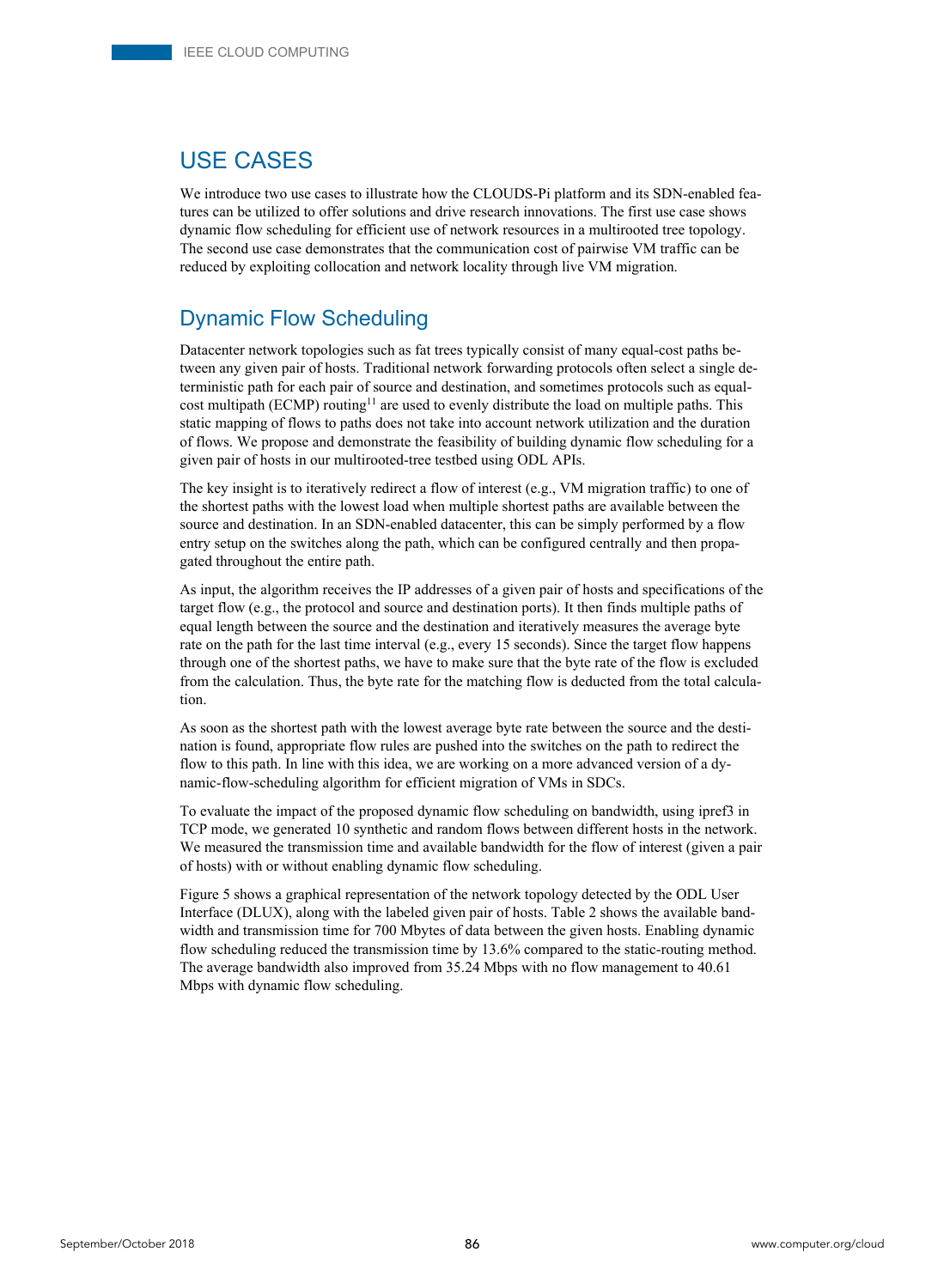

Figure 5. Physical-network topologies detected by OpenDaylight.

|  |  |  |  |  | Table 2. The transmission time and average bandwidth with and without dynamic flow scheduling. |  |
|--|--|--|--|--|------------------------------------------------------------------------------------------------|--|
|  |  |  |  |  |                                                                                                |  |

| Method                               | Transmission time (s) | <b>Bandwidth (Mbps)</b> |
|--------------------------------------|-----------------------|-------------------------|
| Without dynamic flow schedul-<br>ing | 159                   | 35.24                   |
| With dynamic flow scheduling         | 137                   | 40.81                   |

The performance gain of the proposed dynamic scheduling was heavily dependent on the rates and duration of the flows in the network. This experiment demonstrates the feasibility of building a working prototype of dynamic flow scheduling in the CLOUDS-Pi platform.

#### Virtual-Machine Management

Live migration, one of the core concepts in modern datacenters, allows moving a running VM between physical hosts with no impact on the VM's availability. While VMs in datacenters are often migrated between hosts to reduce energy consumption or for maintenance purposes, live VM migration also provides an opportunity to enhance link utilization and reduce network-wide communication costs. This can be done by relocating communicating VMs to nearby hosts with fewer connecting links in the higher layers of the datacenter network topology.

We measured the bandwidth between two communicating VMs running on physical hosts (hosts 192.168.0.2 and 192.168.0.9 in Figure 5) connected through core switches. We ran experiments by moving these two VMs closer to each other in the network topology. First, we performed a VM migration to remove any core switches on the connecting shortest path and then another migration to remove both the core and aggregation switches. Meanwhile, we investigated the impact of migrations on the available bandwidth.

During the experiment, random and synthetic background traffic was generated between all hosts in the network, both periodically and continuously. The graph in Figure 6 shows the available bandwidth from the source VM (labeled 1 in Figure 5) to the destination VM (labeled 2 in Figure 5), measured with the iperf3 tool. Before the first migration (time 0 to 70), the source VM was placed on a different pod from the destination VM. As shown in the graph, during this period the average bandwidth was roughly 71 Mbps and fluctuated considerably owing to the background traffic generated by other hosts.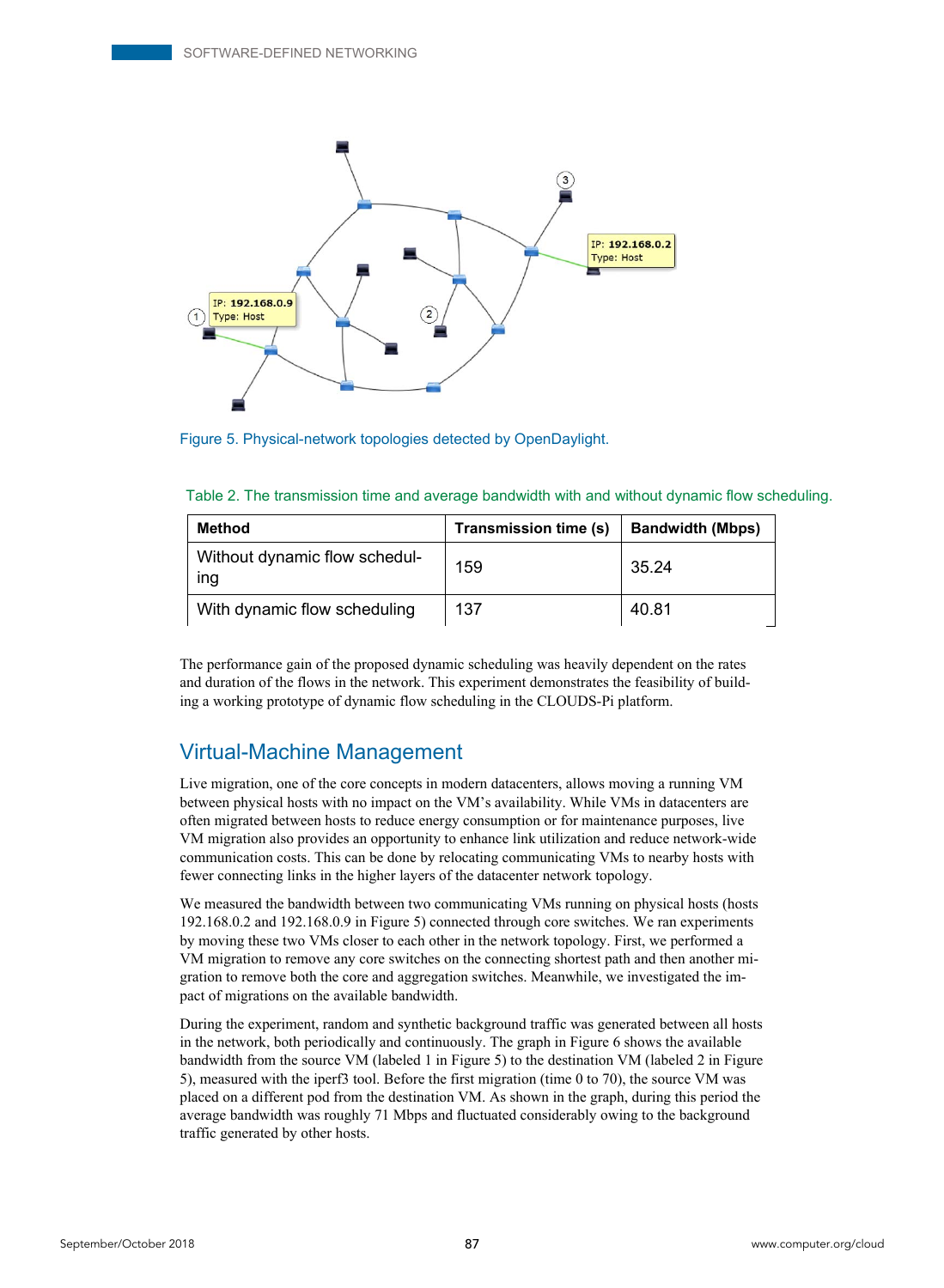

Figure 6. The impact of VM live migration on the bandwidth of a communicating VM pair.

After 70 seconds, a live VM migration was performed to move the source VM to the host labeled 2 in Figure 5 and connected to a different access switch in the same pod of the destination VM. During the live-migration process, the VMs' networking became unavailable for a short period. After this migration, the bandwidth fluctuated less and increased to 79 Mbps on average because fewer background flows conflicted with the traffic of the source-and-destination VM pair.

The last migration was done after 170 seconds of the experiment. The source VM was migrated to the host labeled 3 in Figure 5, which was connected to the same access switch as the destination VM. With this migration, bandwidth became more stable and rose to an average of 86 Mbps, where the least background traffic affected the networking performance of the VMs.

The experiment demonstrates the feasibility of building a prototype system allowing networkwide communication minimization in a cloud datacenter. It also opens up the possibility of research on joint VM and traffic consolidation. Other interesting research ideas include

- how to select the destination for a VM migration to get the best bandwidth or performance after migration,
- how to jointly consolidate VMs and traffic in datacenters,<sup>12</sup> and
- how to place virtual network function (VNF) instances in a datacenter supporting service function chaining (SFC).<sup>13</sup>

## Discussion and Future Directions

Our results demonstrate the potential of the CLOUDS-Pi platform in enabling investigation of different aspects of SDN-enabled cloud computing. One of the main benefits of CLOUDS-Pi for conducting research on SDN in cloud computing, compared to other prototyping methods or emulators such as Mininet, is the option of VM management. VM management and, in particular, the possibility of VM migration are essential aspects of cloud computing that allow for VM consolidation to reduce power consumption and increase cost efficiency. Thanks to the OpenStack setup in our platform, we can jointly leverage virtualization capabilities and SDN for performing research on VM and traffic consolidation.<sup>12</sup>

Another benefit of CLOUDS-Pi is the possibility of conducting innovative research in traffic control and network management with high accuracy and performance fidelity. As shown in the first use case, using ODL's northbound APIs and its flow-scheduling feature, we can investigate dynamic traffic engineering and load balancing for reducing network congestion with a level of confidence that would otherwise be beyond our reach.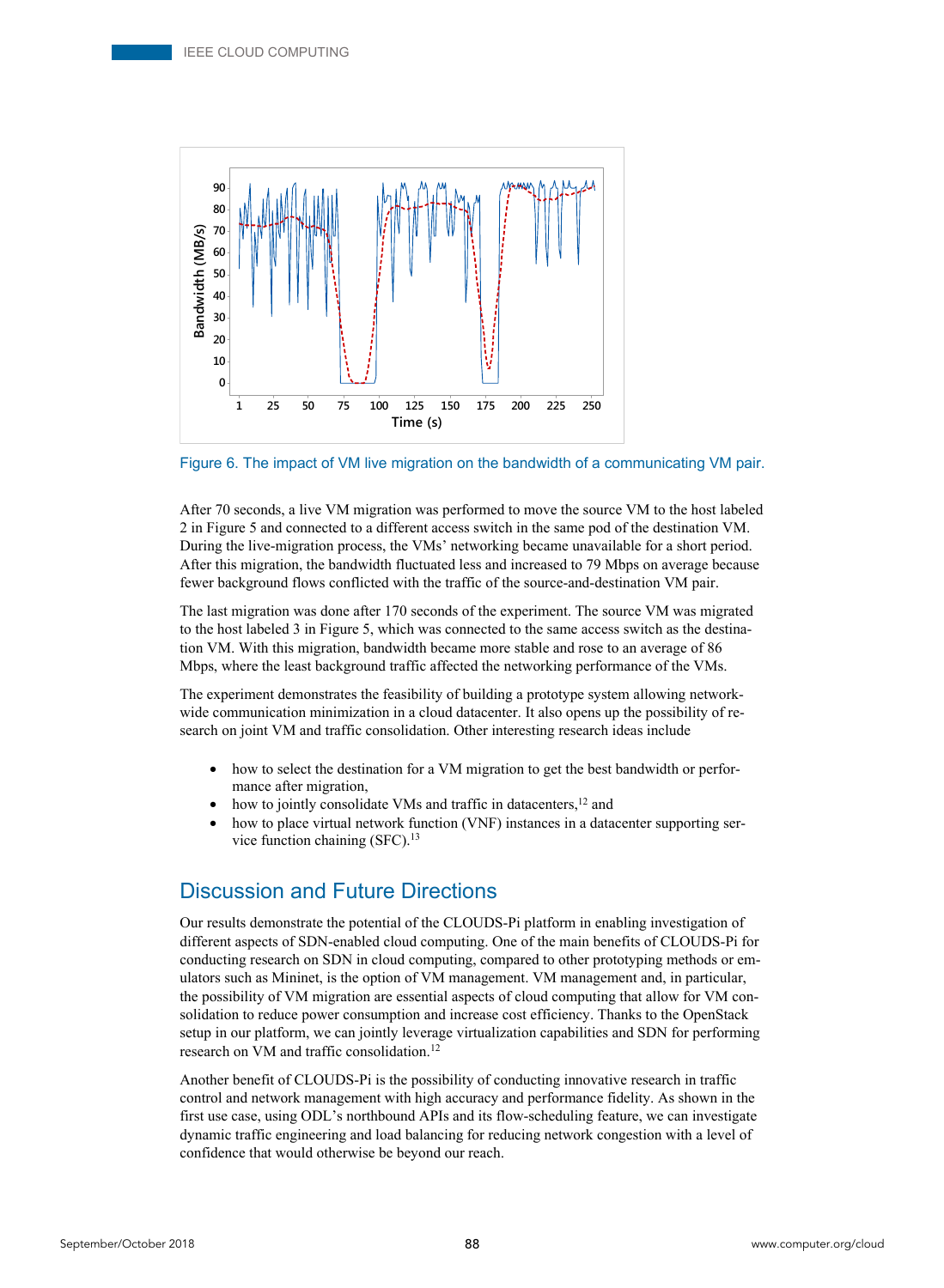Apart from network management, research directions that can be followed on our testbed platform include, but are not limited to, security (e.g., network intrusion detection), SFC, and application-specific networking.

The current setup of CLOUDS-Pi has a limited number of resources. The number of switches and hosts used in building the CLOUDS-Pi platform is far from enough to test the scalability of approaches that need to be deployed in cloud datacenters hosting tens of thousands of servers and thousands of network switches. In addition, since we are using USB 2.0 ports on Raspberry Pis with a nominal bandwidth of 480 Mbps and 100 Mbps USB-to-Ethernet adapters as switch ports, our network bandwidth, even though suitable for the scale of our testbed, is much lower than gigabit or terabit networks used in real-world cloud datacenters. Although CLOUDS-Pi offers a suitable environment to carry out empirical research on SDN and cloud computing without the expenditure of full-size testbeds, we recommend the use of simulators such as  $CloudSimSDN<sup>4</sup>$  to evaluate the scalability of policies.

Besides our testbed limitations, SDN itself currently faces some challenges, such as scalability, reliability, and security, that hinder its performance and application. The logically centralized control in SDN causes scalability concerns, and controller scalability especially is one of the problems that need particular attention. The scalability issue of SDN becomes more evident in large-scale networks such as cloud datacenters, compared to small networks.<sup>14</sup> Controller distribution with the use of east–west APIs is one way to overcome computational loads on the controller, but it brings consistency and synchronization problems into the picture.14 It also requires standard protocols for an interoperable state exchange between controllers of different types.

The centralized control plane of SDN—for example, the single-host deployment of the ODL controller in our testbed—has a critical reliability risk, such as a single point of failure. To tackle this problem, running backup controllers is a common approach. However, defining the optimal number of controllers and the best locations for the primary and backup controllers is challenging. Synchronization and concurrency issues also need to be addressed in this regard.15

SDN has two fundamental security issues:<sup>16</sup>

- The potential exists for a single point of attack and failure.
- The southbound API connecting the controller and data-forwarding devices is vulnerable to interception and attacks on communication.

Even though TLS/SSL encryption techniques can be used to secure communication between controllers and OpenFlow switches, the configuration is very complicated, and many vendors do not provide support for TLS in their OpenFlow switches by default. SDN security is critical since threats can degrade the availability, performance, and integrity of the network. While many efforts are currently being made to address SDN security issues, this topic is expected to draw increased attention in the coming years.

# **CONCLUSION**

We presented CLOUDS-Pi, a low-cost testbed environment for SDN-enabled cloud computing. All aspects of our platform, from its overall architecture to particular software choices, were explained. We also demonstrated how economical computers such as Raspberry Pis could be used to mimic a network of OpenFlow switches in an SDN-enabled cloud datacenter on a small scale. In order to evaluate our testbed, two use cases for dynamic flow scheduling and VM management were identified. We discussed the benefits and limitations of CLOUDS-Pi as a research platform for different aspects of SDN in clouds, and we proposed future research directions. Our work demonstrates the potential of the CLOUDS-Pi platform for conducting practical research and prototyping SDN-enabled cloud-computing environments.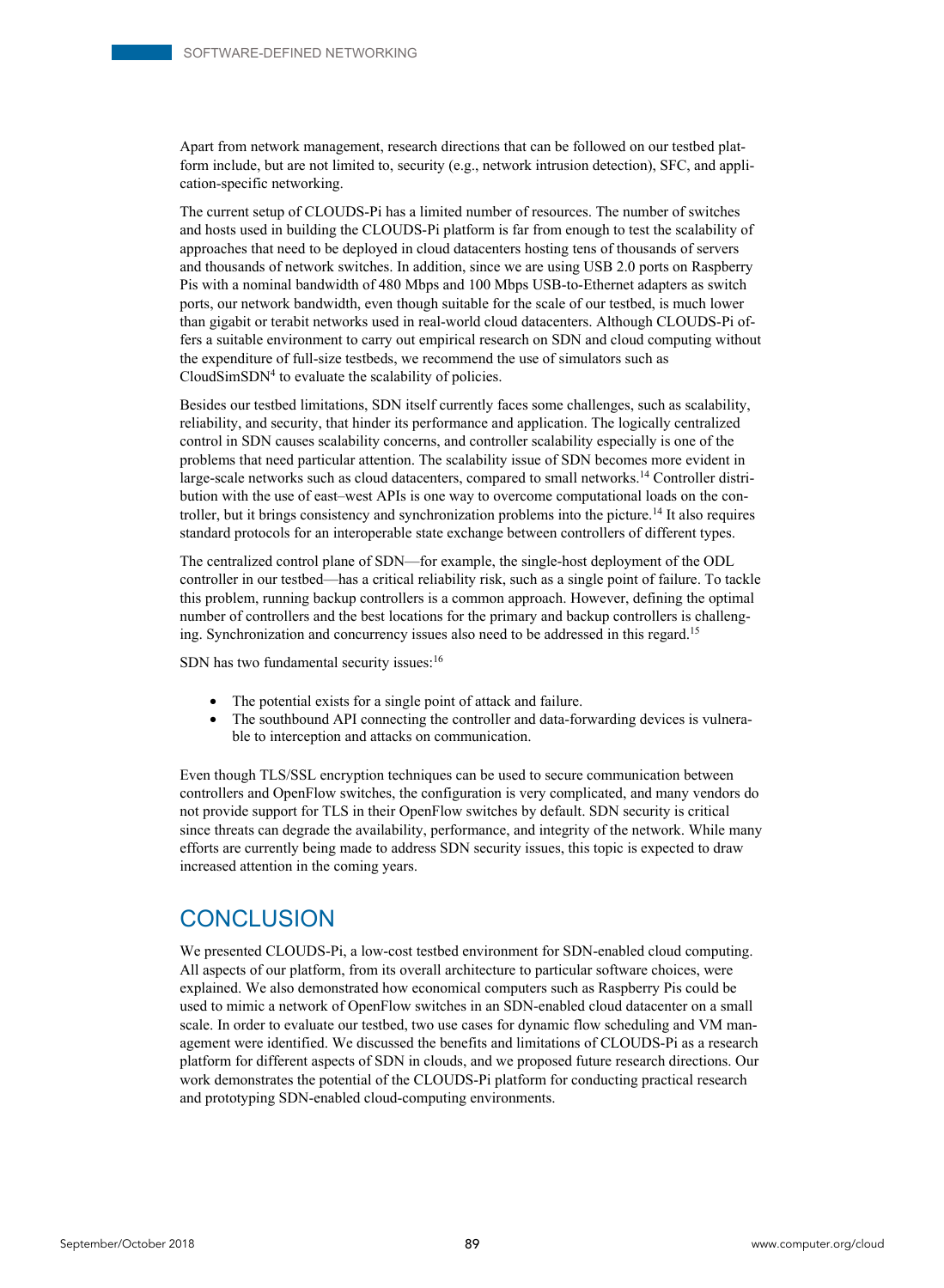#### REFERENCES

- 1. W. Han et al., "SD-OPTS: Software-Defined On-Path Time Synchronization for Information-Centric Smart Grid," *Proceedings of the 2017 IEEE Global Communications Conference* (GLOBECOM 2017), 2017, pp. 1–6.
- 2. D.S. Linthicum, "Software-defined networks meet cloud computing," *IEEE Cloud Computing*, vol. 3, no. 3, 2016, pp. 8–10.
- 3. M. Gupta, J. Sommers, and P. Barford, "Fast, accurate simulation for SDN prototyping," *Proceedings of the 2nd ACM SIGCOMM Workshop on Hot Topics in Software Defined Networking* (HotSDN 13), 2013, pp. 31–36.
- 4. J. Son et al., "CloudSimSDN: Modeling and simulation of software-defined cloud datacenters," *Proceedings of the 15th IEEE/ACM International Symposium on Cluster, Cloud and Grid Computing* (CCGrid 15), 2015, pp. 475–484.
- 5. B. Lantz, B. Heller, and N. McKeown, "A network in a laptop: rapid prototyping for software-defined networks," *Proceedings of the 9th ACM SIGCOMM Workshop on Hot Topics in Networks* (HotNets 10), 2010, p. 19.
- 6. H. Kim, J. Kim, and Y.-B. Ko, "Developing a cost-effective OpenFlow testbed for small-scale software defined networking," *Proceedings of the 16th IEEE International Conference on Advanced Communication Technology*, 2014, pp. 758–761.
- 7. H. Yu et al., "Zebra: An East-West Control Framework for SDN Controllers," *Proceedings of the 44th IEEE International Conference on Parallel Processing*, 2015, pp. 610–618.
- 8. A. Dixit et al., "Elasticon: An elastic distributed SDN controller," *Proceedings of the 10th ACM/IEEE Symposium on Architectures for Networking and Communications Systems*, 2014, pp. 17–28.
- 9. F.P. Tso et al., "The Glasgow Raspberry Pi Cloud: A scale model for cloud computing infrastructures," *Proceedings of the 33rd IEEE International Conference on Distributed Computing Systems Workshops*, 2013, pp. 108–112.
- 10. M. Al-Fares, A. Loukissas, and A. Vahdat, "A scalable, commodity datacenter network architecture," *ACM SIGCOMM Computer Communication Review* (SIGCOMM 08), vol. 38, no. 4, 2008, pp. 63–74.
- 11. C.E. Hopps, "Analysis of an equal-cost multi-path algorithm," RFC2992, ACM, 2000.
- 12. J. Son et al., "SLA-aware and energy-efficient dynamic overbooking in SDNbased cloud datacenters," *IEEE Transactions on Sustainable Computing*, vol. 2, no. 2, 2017, pp. 76–89.
- 13. A.M. Medhat et al., "Service function chaining in next-generation networks: State of the art and research challenges," *IEEE Communications Magazine*, vol. 55, no. 2, 2017, pp. 216–223.
- 14. M. Karakus and A. Durresi, "Control plane scalability issues and approaches in software-defined networking," *Computer Networks*, vol. 112, 2017, pp. 279–293.
- 15. I.F. Akyildiz et al., "A roadmap for traffic engineering in SDN-OpenFlow networks," *Computer Networks*, vol. 71, no. C, 2014, pp. 1–3.
- 16. S. Scott-Hayward, G. O'Callaghan, and S. Sezer, "SDN security: A survey," *Proceedings of the 2013 IEEE Conference on SDN for Future Networks and Services* (SDN4FNS 13), 2013, pp. 1–7.

# ABOUT THE AUTHORS

**Adel Nadjaran Toosi** is a lecturer in Monash University's Faculty of Information Technology. He currently works on software-defined networking (SDN) in clouds. He previously was with the University of Melbourne's Cloud Computing and Distributed Systems (CLOUDS) Laboratory. Toosi received a PhD in computer science and software engineering from the University of Melbourne. He's a member of ACM and IEEE. Contact him at adel.n.toosi@monash.edu; http://adelnadjarantoosi.info.

**Jungmin Son** is a research fellow at the University of Melbourne's Cloud Computing and Distributed Systems (CLOUDS) Laboratory. His research interests include SDN-enabled